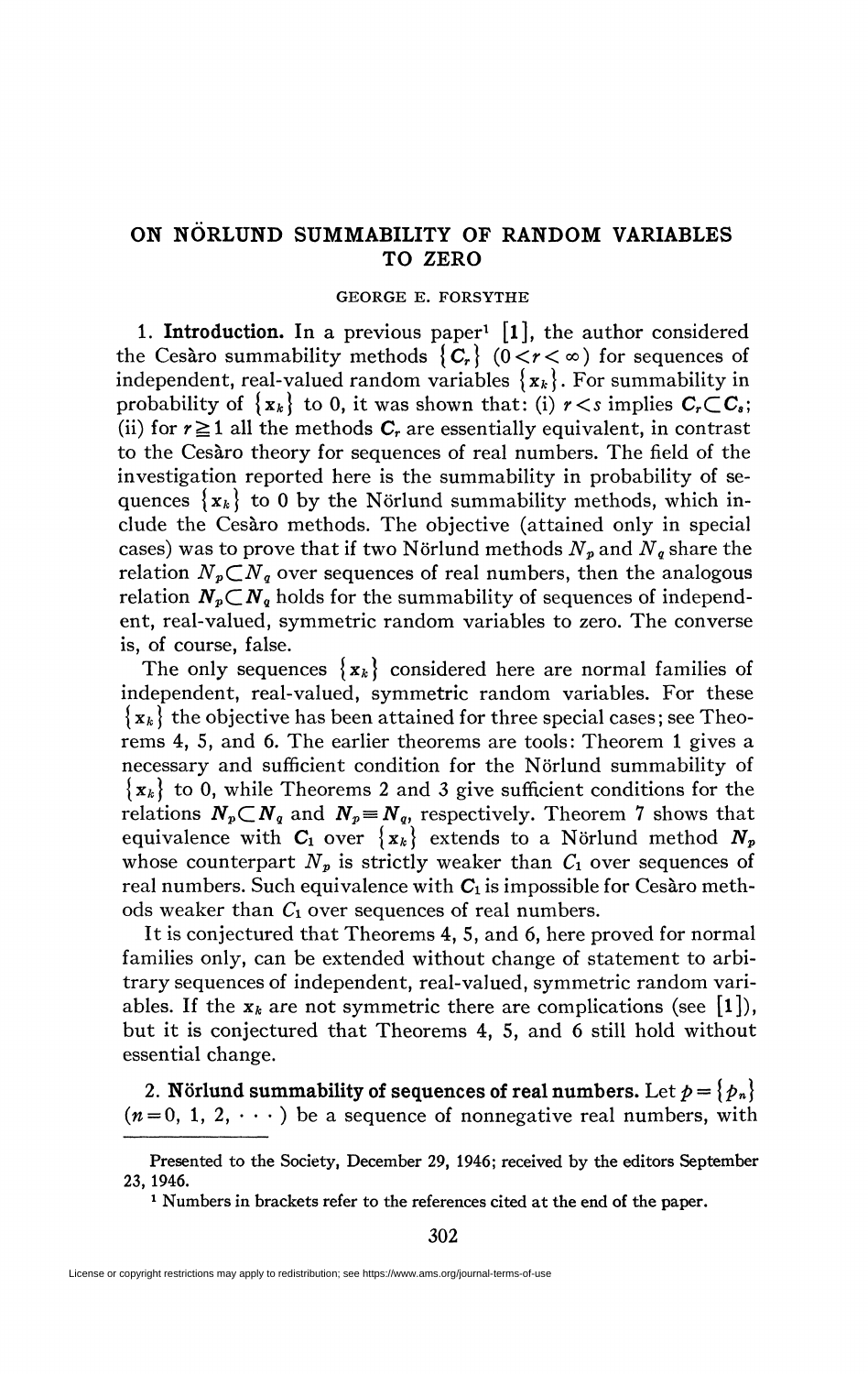$p_0=1$ ; for each *n* let  $P_n=\sum_{k=0}^n p_k$ . For any sequence  $\{x_k\}$  of real numbers, a transformed sequence  $\{y_n\}$  is defined by the relation  $y_n = P_n^{-1}\sum_{k=0}^n p_{n-k}x_k$  ( $n = 0, 1, 2, \cdots$ ). If the sequence  $\{y_n\}$  has the limit x', the sequence  $\{x_k\}$  is said to be summable- $N_p$  to x', where  $N_p$  is the Nörlund summability method corresponding to  $p$ . The method  $N_p$  is known to be regular (that is, consistent with ordinary convergence, for all convergent sequences  $\{x_k\}$  if and only if  $p_n = o(P_n)$ . There is a substantial known theory of the Nörlund summability methods (see  $[2, 6, 7, 8, 9]$ ), of which certain results will be quoted in this section for comparison with their analogues for sequences of random variables.

For two summability methods  $A$  and  $B$ , the statement " $A \subset B$ " means that any sequence summable- $A$  to a finite limit is also summable-*B* to the same limit. The statement  $A \equiv B$ <sup>n</sup> means that  $A \subset B$ and  $B\subset A$ . The negation of " $A\subset B$ " is " $A\subset B$ ."

In addition to  $N_p$ , defined by  $\{p_k\}$ , let a second Nörlund summability method  $N_q$  be defined by  $\{q_k\}$ , with  $q_0 = 1$ ,  $q_k \ge 0$ , and  $Q_n = \sum_{n=0}^{n} q_k$ . The following generating functions and coefficients are defined formally by M. Riesz [7]:

$$
p^{*}(x) = \sum_{n=0}^{\infty} p_{n}x^{n}; \qquad q^{*}(x) = \sum_{n=0}^{\infty} q_{n}x^{n};
$$

$$
\lambda^{*}(x) = \frac{q^{*}(x)}{p^{*}(x)} = \sum_{n=0}^{\infty} \lambda_{n}^{*}x^{n};
$$

$$
\mu^{*}(x) = \frac{p^{*}(x)}{q^{*}(x)} = \sum_{n=0}^{\infty} \mu_{n}^{*}x^{n}.
$$

It is assumed in (2-1) to (2-5) that  $N_p$  and  $N_q$  are both regular.

(2-1) (M. Riesz [7])  $N_p \subset N_q$  if and only if, as  $n \rightarrow \infty$ , both  $\sum_{k=0}^{n} P_k |\lambda_{n-k}^*| = O(Q_n)$  and  $\lambda_n^* = o(Q_n)$ .

$$
(2-2) \quad (M. \text{ Riesz } [\mathbf{7}]) \; N_p \equiv N_q \; \text{if and only if} \; \sum_{n=0}^{\infty} (\left| \lambda_n^* \right| + \left| \mu_n^* \right|) < \infty \, .
$$

The Cesàro summability methods  $C_r$  ( $0 < r < \infty$ ) are of the Nörlund type  $N_p$ , where  $p^*(x) = (1-x)^{-r}$ . If we let  $N_p$  be  $C_1$ , (2-2) takes the following form  $([2], p. 782)$ :

(2-3)  $C_1 \subset N_q$  *if and only if, as*  $n \to \infty$ ,  $\sum_{k=0}^{n} (n+1-k) |q_k - q_{k-1}|$  $= O(O_n)$ , where  $q_{-1} = 0$ .

It follows immediately from (2-3) that:

(2-4) If  $q_n \leq q_{n+1}$  for all n, then  $C_1 \subset N_q$ .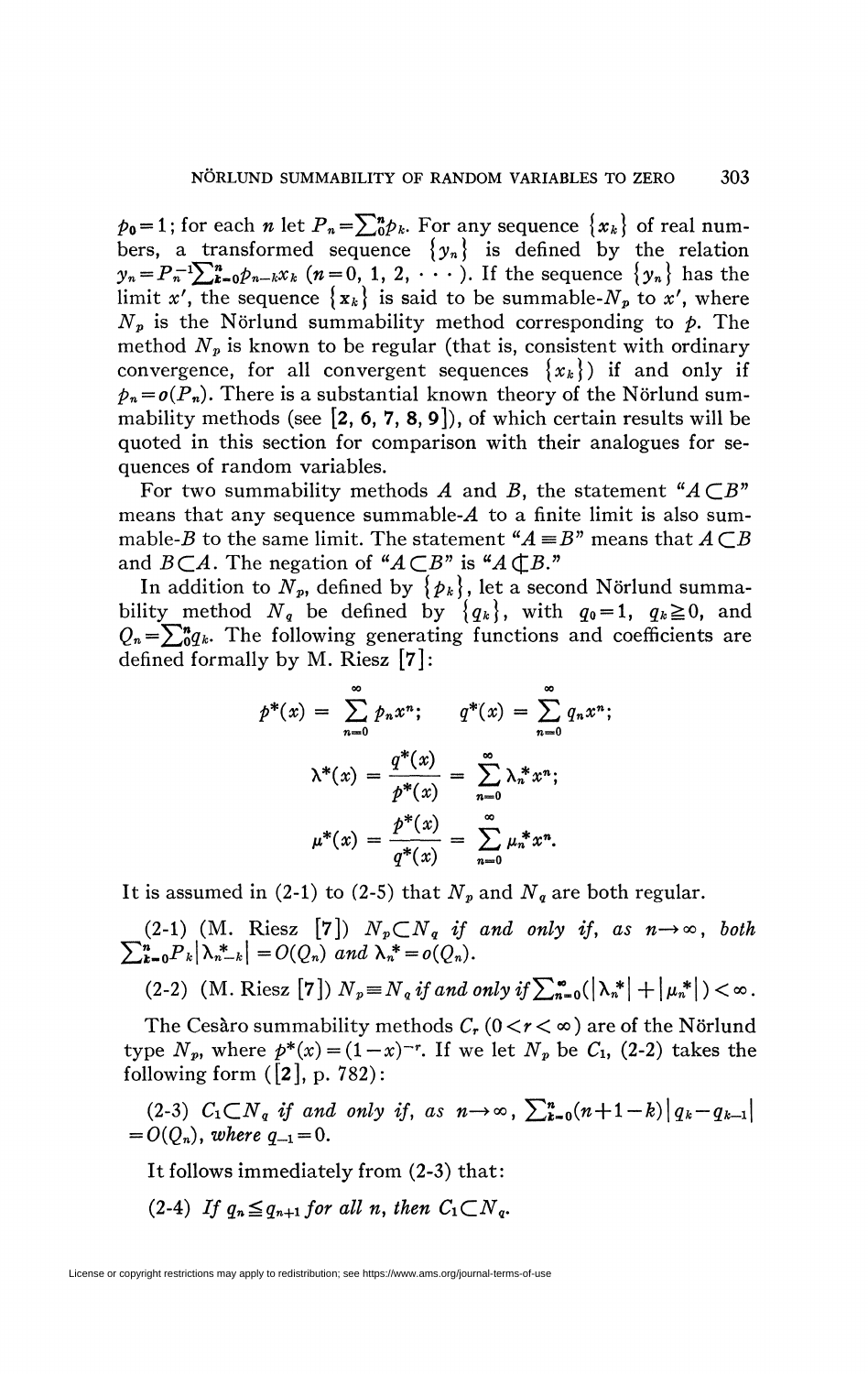It follows from (2-1) that:

 $(2-5)$  *If*  $p_n \geq p_{n+1}$  for all n, then  $N_n \subset C_1$ .

The author has not seen (2-5) in the literature, but it is undoubtedly known. It can be proved much like the analogous Theorem 6 of the next section.

3. **Nörlund summability of random variables to zero.** Sections 3 and 4 of [l] contain the notation, basic definitions, and references for the summability in probability of a sequence  $\{x_k\}$  to 0. We shall here confine ourselves to sequences of independent, real-valued, symmetric random variables which form a normal family.

DEFINITION 1 (P. Lévy [5]).  $\{x_k\}$  forms a *normal family* when both (3-1) and (3-2) hold:

 $(3-1)$   $E(x_k) = 0$  and  $E(x_k^2) = \sigma_k^2 < \infty$ , for all k;

(3-2) There exists a random variable x with finite  $E(x^2)$  such that for *all A>0 and all k* 

$$
\text{Prob }\{ \mid x_k \mid > A \sigma_k \} \leq \text{Prob }\{ \mid x \mid > A \}.
$$

(Lévy does not require that  $E(\mathbf{x}_k) = 0$ .)

**DEFINITION 2.** With the notation of §2 above, a sequence  $\{x_k\}$  is said to be *summable-N<sub>p</sub>* in *probability to* 0 when for each  $\epsilon > 0$ , as  $n\rightarrow\infty$ ,

(3-3) Prob 
$$
\left\{ \left| P_n^{-1} \sum_{k=0}^n p_{n-k} x_k \right| > \epsilon \right\} \to 0.
$$

The words "in probability" will sometimes be omitted for brevity.

The basic theorem is the following:

THEOREM 1.  $\{x_k\}$  is a normal family of independent, real-valued, *symmetric random variables. In order that*  $\{x_k\}$  be summable- $N_p$  in *probability to* 0, *it is necessary and sufficient that, as*  $n \rightarrow \infty$ ,

(3-4) 
$$
\sum_{k=0}^{n} p_{n-k}^{2} \sigma_{k}^{2} = o(P_{n}^{2}).
$$

Theorem 1 follows immediately from Theorem 5.3 of [l] by letting  $p_{n-k}P_n^{-1} = a_{nk}$ . The proof of Theorem 5.3 in [1] did not depend on the special character of  $||a_{nk}||$  as a Cesàro matrix.

The basic tools of the present investigation are Theorems 2 and 3, which are analogues of  $(2-1)$  and  $(2-2)$ . In the following, regularity of *Np* for sequences of real numbers is not assumed unless explicitly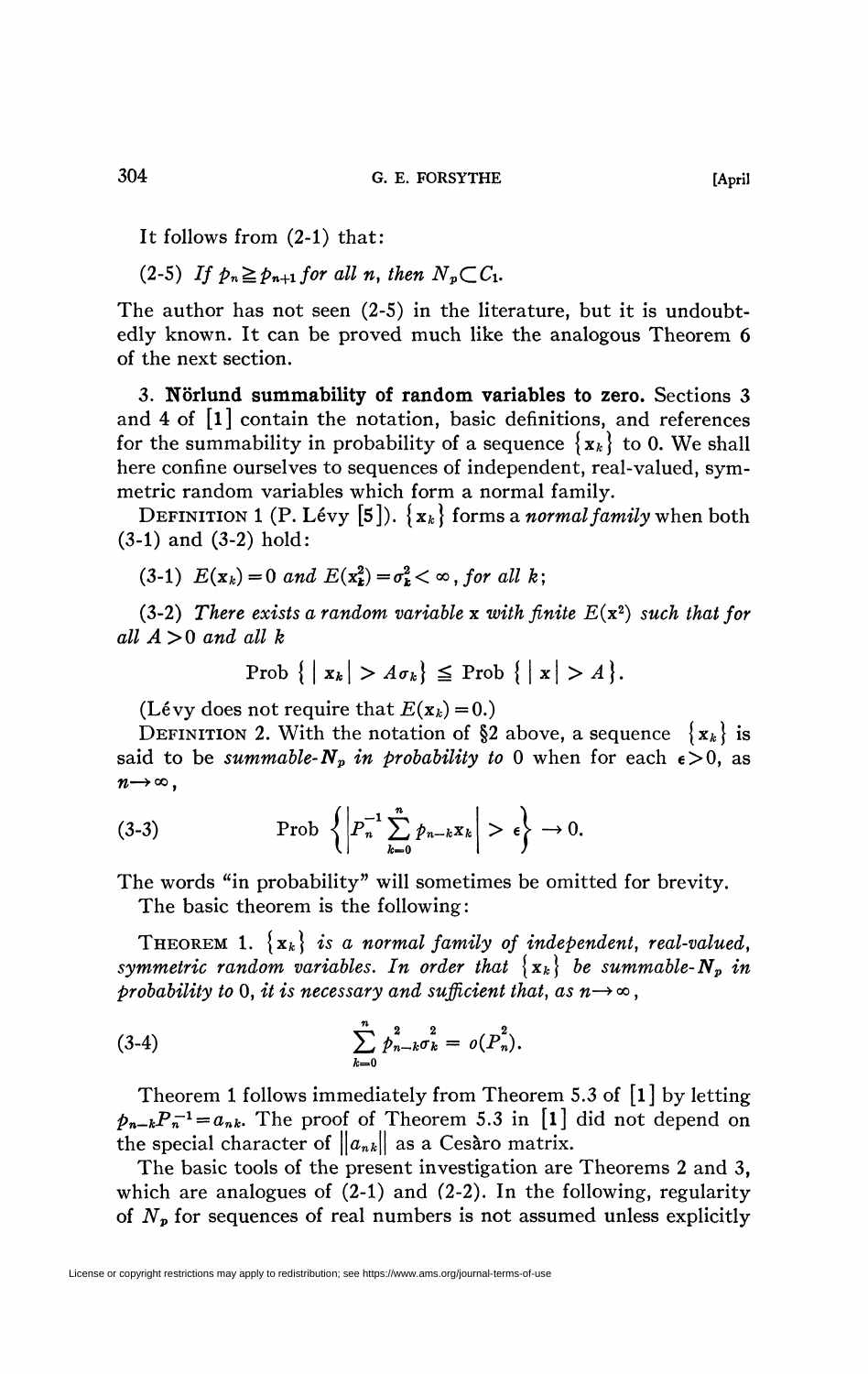stated. It is assumed always that  $p_n \ge 0$ ,  $q_n \ge 0$ ,  $p_0 = q_0 = 1$ .

Let the following generating functions and coefficients be defined formally:

$$
p(x) = \sum_{n=0}^{\infty} p_n^2 x^n; \qquad q(x) = \sum_{n=0}^{\infty} q_n^2 x^n; \n\lambda(x) = \frac{q(x)}{p(x)} = \sum_{n=0}^{\infty} \lambda_n x^n; \qquad \mu(x) = \frac{p(x)}{q(x)} = \sum_{n=0}^{\infty} \mu_n x^n.
$$

THEOREM 2. Statements (3-5) and (3-6) together form a sufficient condition for  $N_p \subset N_q$  with respect to the summability in probability of normal families of independent, real-valued, symmetric random variables  $to 0$ :

(3-5) 
$$
\sum_{k=0}^{n} P_{k}^{2} |\lambda_{n-k}| = O(Q_{n}^{2});
$$

$$
\lambda_n = o(Q_n^*).
$$

**PROOF.** Let  $\{x_k\}$  be any normal family of independent, real-valued, symmetric random variables which is summable- $N_p$  to 0. Suppose (3-5) and (3-6) hold. Let  $t_k = P_k^{-2} \sum_{h=0}^{k} p_{k-h}^2 \sigma_h^2$  ( $k = 0, 1, 2, \cdots$ ). By Theorem 1,  $\{t_k\}$  is a null-sequence of non-negative numbers. Let  $u_n = Q_n^{-2} \sum_{k=0}^n q_{n-k}^2 \sigma_k^2$   $(n = 0, 1, 2, \cdots)$ . To prove Theorem 2 it is sufficient to show that  $\{u_n\}$  is also a null-sequence and apply Theorem 1 again.

Define  $\sigma(x)$  as  $\sum_{k=0}^{\infty} \sigma_k^2 x^k$ , formally. Now  $t_n P_n^2 = \sum_{k=0}^n p_{n-k}^2 \sigma_k^2$ , by definition of  $t_n$ . Hence  $\sigma(x)\rho(x) = \sum_{n=0}^{\infty} t_n P_n^2 x^n$ . Similarly,  $\sigma(x)q(x)$  $=\sum_{n=0}^{\infty}u_nQ_n^2x^n$ . But  $\sigma(x)q(x)=[\sigma(x)p(x)]\lambda(x)$ . Hence, by equating coefficients, we see that we may write  $u_n = \sum_{k=0}^{n} b_{nk} t_k$ , where  $b_{nk} = Q_n^{-2} P_k^2 \lambda_{n-k}$ . The sequence  $\{u_n\}$  is seen to be obtained as the transform of  $\{t_k\}$  by the triangular matrix  $||b_{nk}||$ . To prove Theorem 2 it suffices to show that  $||b_{nk}||$  is null-preserving. By a theorem of Kojima [4],  $||b_{nk}||$  is null-preserving if and only if:

(3-7) 
$$
\lim_{n \to \infty} b_{nk} = 0, \qquad \text{for each } k;
$$

(3-8) 
$$
\sum_{k=0}^{n} |b_{nk}| \leq M < \infty, \qquad \text{for all } n.
$$

But  $(3-6)$  is equivalent to  $(3-7)$ , and  $(3-5)$  is equivalent to  $(3-8)$ . This proves Theorem 2.

Since its members are non-negative,  $\{t_k\}$  is not an arbitrary nullsequence; hence this proof cannot yield necessary conditions for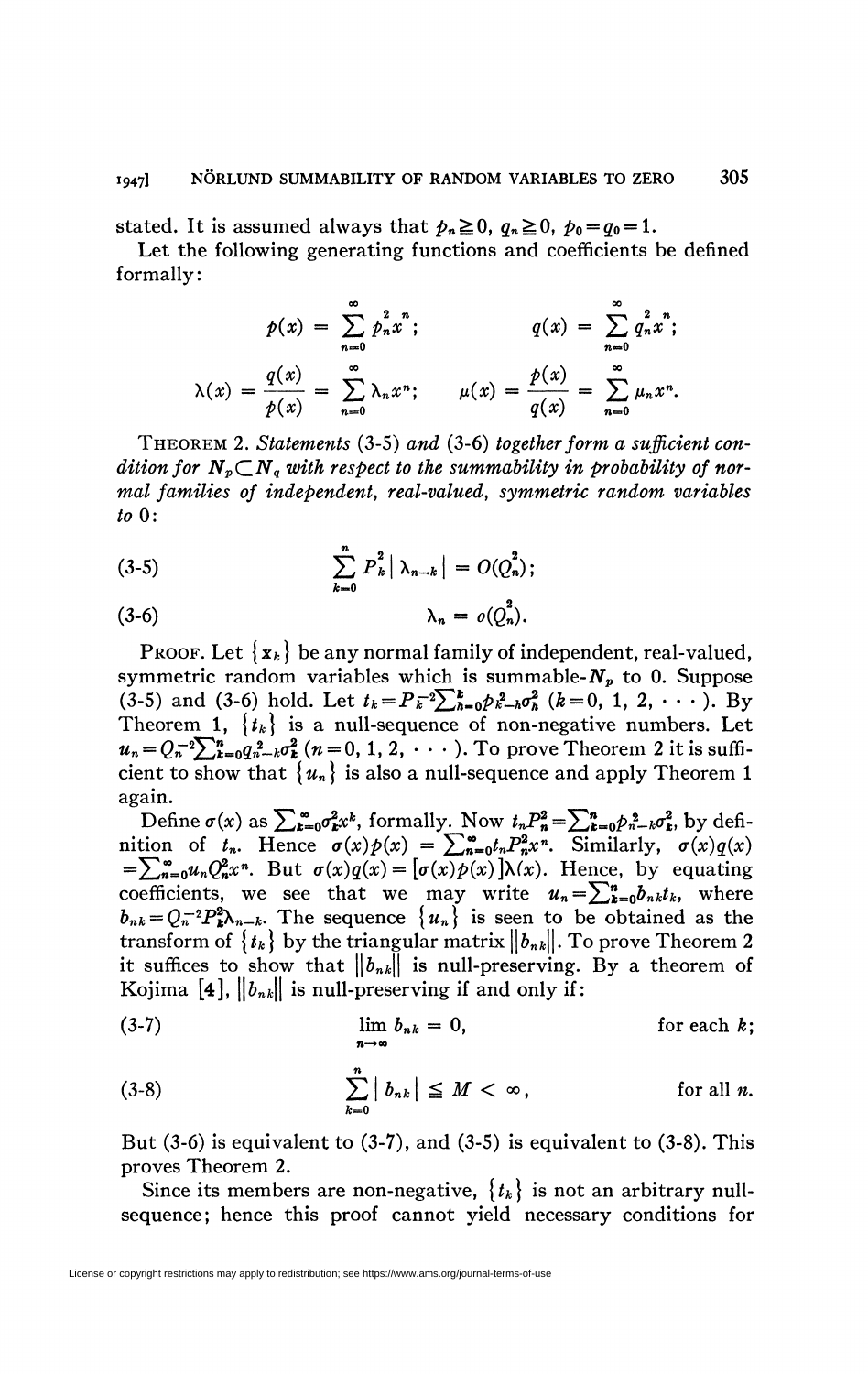$N_p \subset N_q$ . Indeed, (3-5) is not necessary; see Corollary 2, following Theorem 7.

The symbol  $C_r$  ( $r \ge 0$ ) represents the Cesàro summability method of order *r* over sequences of random variables.

COROLLARY 1. *Let Nq be a regular Nörlund summability method. Set*   $q_{-1} = 0$ . A sufficient condition for  $C_1 \subset N_q$  with respect to the summability *in probability of normal families of independent, real-valued, symmetric random variables to* 0 *is that* 

(3-9) 
$$
\sum_{k=0}^{n} (n-k+1)^2 |q_k^2 - q_{k-1}^2| = O(Q_n^2).
$$

**PROOF.** Identify  $C_1$  with  $N_p$  in Theorem 2. It is found that  $p(x) = (1-x)^{-1}$  and that  $\lambda_n = q_n^2 - q_{n-1}^2$ . Condition (3-6) is automatically satisfied, since  $N_q$  is regular. Condition (3-5) is thus sufficient for  $C_1 \subset N_q$ . But when  $N_p$  is  $C_1$ , (3-5) takes the form (3-9), proving the corollary.

THEOREM 3. Suppose  $p_n \leq p_{n+1}$  and  $q_n \leq q_{n+1}$ , for all n. Then a suffi*cient condition that*  $N_p \equiv N_q$  with respect to the summability in probabil*ity to* 0 *of normal families of independent, real-valued, symmetric random variables is that* 

$$
(3-10) \qquad \qquad \sum_{k=0}^{\infty} \left( \left| \lambda_k \right| + \left| \mu_k \right| \right) < \infty.
$$

PROOF. Let  $\sum_{k=0}^{\infty} |\lambda_k| = A^2 < \infty$  and  $\sum_{k=0}^{\infty} |\mu_k| = B^2 < \infty$ . Since  $p(x)$  $=q(x)\mu(x)$ , and since  $q_n$  is nondecreasing, we find that  $p_n^2 = \sum_{k=0}^n q_k^2 \mu_{n-k}$  $\leq q_n^2\sum_{k=0}^n|\mu_{n-k}|\leq B^2q_n^2$ . Thus  $p_n\leq Bq_n$ , whence it follows that, for all  $k \leq n$ ,  $P_k \leq BQ_n$ . Hence, for all *n*,

$$
Q_n^{-2} \sum_{k=0}^n P_k^2 |\lambda_{n-k}| \leq B^2 \sum_{k=0}^n |\lambda_{n-k}| \leq B^2 A^2 < \infty.
$$

Therefore (3-5) is satisfied. Since  $\sum |\lambda_n| < \infty$ ,  $\lambda_n = o(1)$  and (3-6) is satisfied. By Theorem 2,  $N_p \subset N_q$  for all normal families under consideration. By interchanging  $p$  and  $q$  it is seen similarly that  $N_q \subset N_p$ . Hence  $N_p = N_q$ , proving Theorem 3.

With the strong hypothesis that  $p_n$  and  $q_n$  are nondecreasing, Theorem 3 is rather weak. In fact, it follows from Theorem 5 that if  $p_n \leq p_{n+1}$  and  $q_n \leq q_{n+1}$ , for all *n, and if*  $N_p$  *and*  $N_q$  *are both regular,* then  $N_p \equiv N_q$ .

THEOREM 4. *Let Nq be any regular Nörlund summability method such*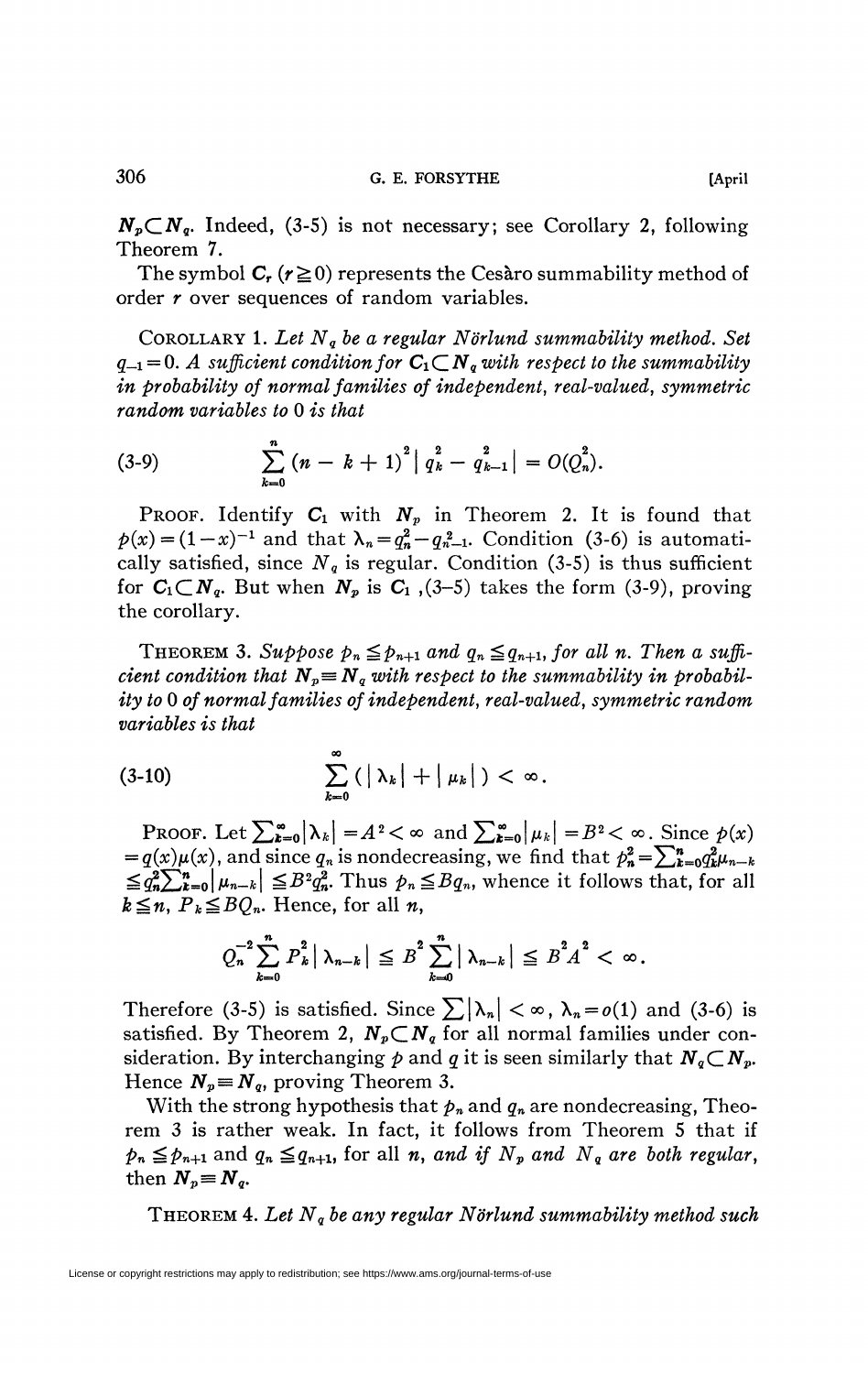*that*  $C_1 \subset N_q$  *with respect to sequences of real numbers. Then*  $C_1 \subset N_q$ with respect to the summability in probability of normal families of inde*pendent, real-valued, symmetric random variables to* 0.

PROOF. If  $N_q$  satisfies the hypothesis, we know by (2-3) that

(3-11) 
$$
\sum_{k=0}^{n} (n+1-k) |q_{k}-q_{k-1}| = O(Q_n).
$$

By Lemma 3, proved in §4, (3-11) implies (3-9). By Corollary 1 above, (3-9) implies that  $C_1 \subset N_q$ .

Theorem 5 is a second special case in which it is shown that  $N_p \subset N_q$ implies  $N_p \subset N_q$ . Indeed, in this case it is even shown that  $N_p \equiv N_q$ . Since it is possible that  $N_q \, \subset N_p$ , it is untrue that  $N_q \, \subset N_p$  implies  $N_q \subset N_p$ .

THEOREM 5. *Let Nq be any regular Nörlund summability method such that*  $q_n \leq q_{n+1}$ *, for all n. Then*  $C_1 = N_q$  *with respect to the summability in probability of normal families of independent, real-valued, symmetric random variables to* 0.

PROOF. Given a regular  $N_q$  with  $q_n \leq q_{n+1}$  for all *n*. By (2-4),  $C_1 \subset N_q$ . Hence, by Theorem 4,  $C_1 \subset N_q$ . There remains only the proof that  $N_q$ <sub>C</sub>C<sub>1</sub>. This will be given in two steps.

I. Since  $N_q$  is regular, for each  $n$  we have, as  $r \rightarrow \infty$ ,  $q_r/Q_{n+r} \leqq q_r/Q_r$  $\rightarrow$ 0. Let  $\delta(n) = \max_{r\geq 0}(q_r/Q_{n+r})$ . We shall prove that

**(3-12) frf(ff) ^ p > 0 (n = 1, 2, 3, • • • ).** 

Let  $t_r = q_r/Q_r$ . Then

$$
\frac{q_r}{Q_{n+r}}=t_r(1-t_{r+1})(1-t_{r+2})\cdots(1-t_{r+n}).
$$

Fix  $n > 0$ . Since  $t_0 = 1$  and  $\lim_{r} t_r = 0$ , we may let  $r(n)$  be the largest value of *r* for which  $t_r \geq (n+1)^{-1}$ . Then

$$
(3-13) \qquad \frac{q_{r(n)}}{Q_{n+r(n)}} > \frac{1}{n+1} \left( 1 - \frac{1}{n+1} \right)^n \\ = \frac{1}{n+1} \left\{ \left( 1 + \frac{1}{n} \right)^n \right\}^{-1} \cong \frac{e^{-1}}{n+1} \, .
$$

Since  $\delta(n) \geq q_{r(n)}/Q_{n+r(n)}$ , it is seen from (3-13) that (3-12) is true.

II. Suppose, for a contrapositive proof, that  $\{x_k\}$  is a normal family of independent, real-valued, symmetric random variables which is not summable-C<sub>1</sub> to 0. Let  $s_{-1} = 0$ ; for  $n \ge 0$  let  $s_n = \sum_{k=0}^n \sigma_k^2 \le s_{n+1}$ . By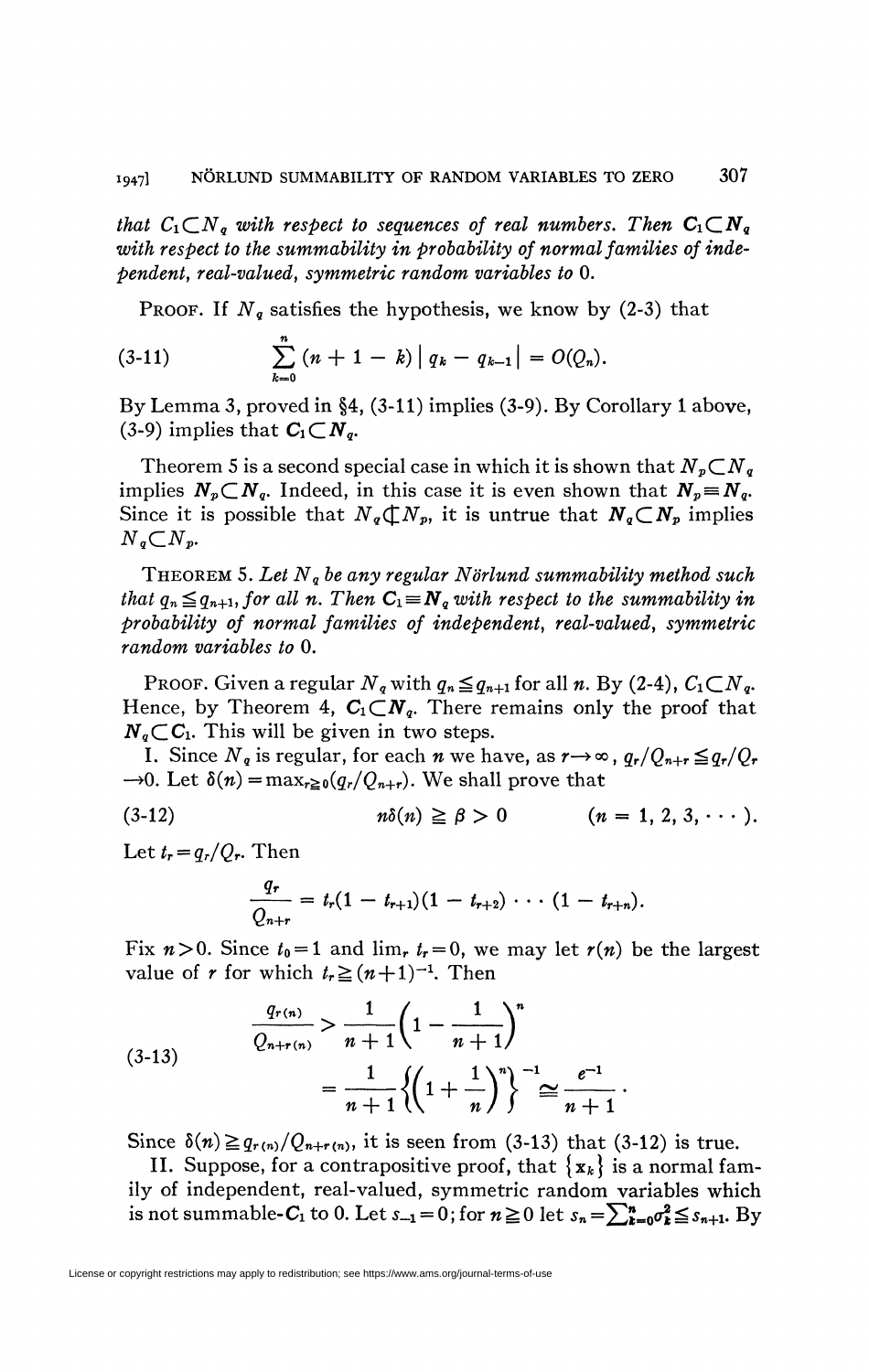308 **G. E. FORSYTHE [April** 

Theorem 1,  $\{n^{-2}s_n\}$  is not a null-sequence; we can therefore find  $\epsilon > 0$ and integers  $0 < n_1 < n_2 < \cdots < n_i < n_{i+1} < \cdots$  such that

$$
(3-14) \t s_{ni} \geq \epsilon n_i^2 \t (i = 1, 2, \cdots).
$$

Let  $q_{-1} = 0$ . Let  $\phi(n) = Q_n^{-2} \sum_{k=0}^{n} \sigma_k^2 q_{n-k}^2 = Q_n^{-2} \sum_{k=0}^{n} s_k (q_{n-k}^2 - q_{n-k-1}^2)$ . By Theorem 1,  $\{x_k\}$  is summable- $N_q$  to 0 if and only if  $\{\phi(n)\}\$ is a null-sequence. To complete the contrapositive proof we show that  ${\phi(n)}$  is not a null-sequence. Fix any  $n_i$ . Since  $q_n$  and  $s_n$  are both nondecreasing, it is seen for all  $n \geq n_i$  that

$$
\begin{split} \phi(n) &\geq Q_n^{-2} \sum_{k=n_i}^n s_k (q_{n-k}^2 - q_{n-k-1}^2) \\ &\geq Q_n^{-2} s_{n i} \sum_{k=n_i}^n (q_{n-k}^2 - q_{n-k-1}^2) \\ &= s_{n i} q_{n-n i}^{2} Q_n^{-2} \\ &\geq \epsilon n_i q_{n-n i} Q_n^{-2} .\end{split}
$$

The last inequality is by (3-14). Hence for some integer *n{* greater than  $n_i$  we have

$$
\phi(n_i') > \epsilon n_i^2 \left\{ 2^{-1} \max_{n \ge n_i} \left( q_{n-n_i}^2 Q_n^{-2} \right) \right\} = 2^{-1} \epsilon n_i^2 \left\{ \delta(n_i) \right\}^2.
$$

By (3-12) we see that  $\phi(n_i') > 2^{-1} \epsilon \beta^2 > 0$ . Thus  $\{\phi(n)\}$  cannot be a null-sequence, completing the proof of Theorem 5.

The satisfaction of condition (3-12) is equivalent to regularity for Nörlund summability methods  $N_p$  whose counterparts  $N_p$  can sum to 0 a sequence  $\{x_k\}$  of random variables which are not all identically zero. That is, nonregular Nörlund methods which satisfy  $(3-12)$  have only a trivial applicability to the summability of random variables.

It was proved in [1, Theorem 5.10] that, for  $r\!>\!1$ ,  $C_1\!\equiv\!C_r$  with respect to the summability to 0 of *arbitrary* sequences  $\{x_k\}$  of independent, real-valued, symmetric random variables. When we further restrict  ${x_k}$  to normal families, the present Theorem 5 extends identity with  $C_1$  to a wide class of Nörlund summability methods including all methods  $C_r$  for  $r > 1$ .

Theorem 6 is the third special case in which it is shown that  $N_p \subset N_q$ implies  $N_p \subset N_q$ .

THEOREM 6. *Let Np be any Nörlund summability method such that*   $p_n \geq p_{n+1}$ , for all n. Then  $N_p \subset C_1$  with respect to the summability in prob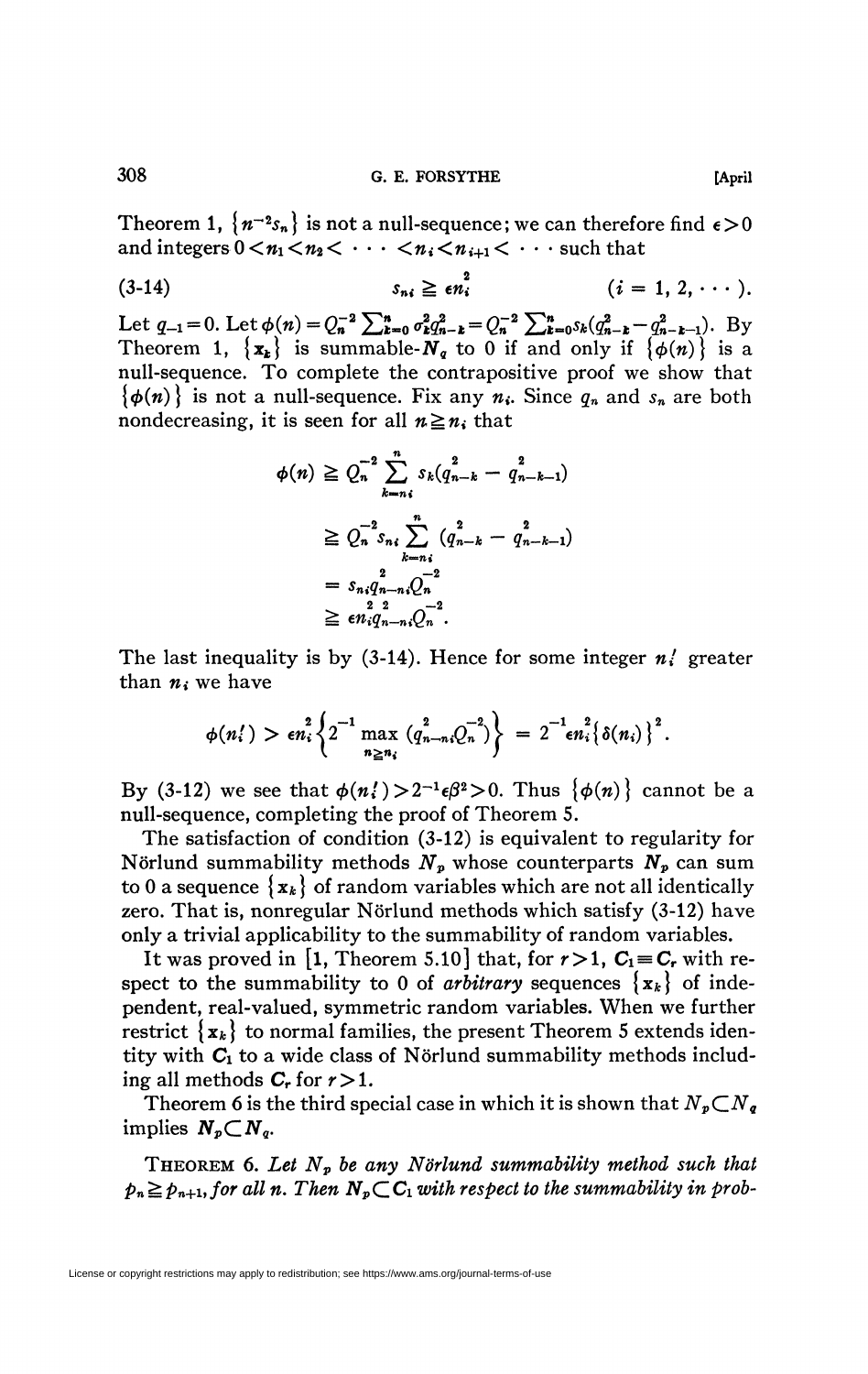ability of normal families of independent, real-valued, symmetric random variables to 0.

**PROOF.** Let  $C_1$  be identified with the  $N_q$  of Theorem 2. We have  $p(x) = \sum_{n=0}^{\infty} p_n^2 x^n$  and  $q(x) = (1-x)^{-1}$ . Letting  $a_n = p_{n-1}^2 - p_n^2$ , we see formally that  $\sum_{n=0}^{\infty} \lambda_n x^n = q(x)/p(x) = (1 - \sum_{n=1}^{\infty} a_n x^n)^{-1}$ . Hence

(3-15) 
$$
\left(\sum_{n=0}^{\infty} \lambda_n x^n\right) \left(1 - \sum_{n=1}^{\infty} a_n x^n\right) = 1.
$$

Equating coefficients in (3-15), we find that  $\lambda_0 = 1$  and

$$
(3-16) \qquad \lambda_n = a_1\lambda_{n-1} + a_2\lambda_{n-2} + \cdots + \lambda_0 a_n \qquad (n = 1, 2, \cdots).
$$

Since  $\lambda_0 = 1$  and since  $a_n \ge 0$ , it is seen from (3-16) that  $\lambda_n \ge 0$  for all *n*. (The non-negativity of  $\{\lambda_n\}$  is also a result of Kaluza [3].) Now  $\sum_{n=1}^{\infty} a_n = \sum_{n=1}^{\infty} (p_{n-1}^2 - p_n^2) = p_0^2 = 1$ . By (3-16),  $\lambda_n$  is a weighted sum of  $\{\lambda_0, \lambda_1, \dots, \lambda_n\}$ , with total weight  $\sum_{k=1}^n a_k \leq 1$ . Therefore  $0 \leq \lambda_n \leq \max_{0 \leq k \leq n-1} \lambda_k$ . Since  $\lambda_0 = 1$ , this implies that all  $\lambda_n \leq 1$ . But  $Q_n = n+1$ . Hence  $\lambda_n = o(Q_n^2)$ , proving (3-6).

Let  $R_n = \sum_{k=0}^n p_k^2$ . We have the following formal identities:

$$
\lambda(x) = \frac{q(x)}{p(x)} = \frac{(1-x)^{-1}q(x)}{(1-x)^{-1}p(x)} = \frac{(1-x)^{-2}}{(1-x)^{-1}\sum_{n} p_n^2 x^n} = \frac{\sum_{n} (n+1)x^n}{\sum_{n} R_n x^n}.
$$

Therefore  $\lambda(x) \sum_{n=0}^{\infty} R_n x^n = \sum_{n=0}^{\infty} (n+1) x^n$ , formally. Equating coefficients of  $x^n$  and remembering that  $\lambda_n \geq 0$ , we find that

(3-17) 
$$
\sum_{k=0}^{n} R_k |\lambda_{n-k}| = n+1 \qquad (n = 0, 1, 2, \cdots).
$$

But, by Schwarz's inequality,  $P_k^2 = (\sum_{j=0}^k p_j)^2 \leq (\sum_{j=0}^k p_j^2)(\sum_{j=0}^k 1)$  $=(k+1)R_k$ . Hence

$$
(3-18) \tP_k^2 \leq (n+1)R_k \t(k = 0, 1, 2, \cdots, n).
$$

From (3-17) and (3-18) it is seen that  $\sum_{k=0}^{n} P_k^2 |\lambda_{n-k}| \leq (n+1) \sum_{k=0}^{n} R_k$  $|\lambda_{n-k}| = (n+1)^2 = Q_n^2$ . Hence (3-5) is satisfied. By Theorem 2 the present proof is complete.

Any Nörlund method  $N_p$  with nonincreasing  $p_n$  is necessarily regular, for  $p_n/P_n \leq p_n/np_n = 1/n \rightarrow 0$ , as  $n \rightarrow \infty$ . Moreover,  $N_p \subset C_1$ .

The Cesaro summability methods  $C_r$  ( $0 < r < 1$ ) are of the Nörlund type with nonincreasing  $\{p_n\}$ . Theorem 5.5 of [1] showed that, for  $0 < r < 1$ ,  $C_r \subset C_1$  over *arbitrary* sequences of independent, real-valued,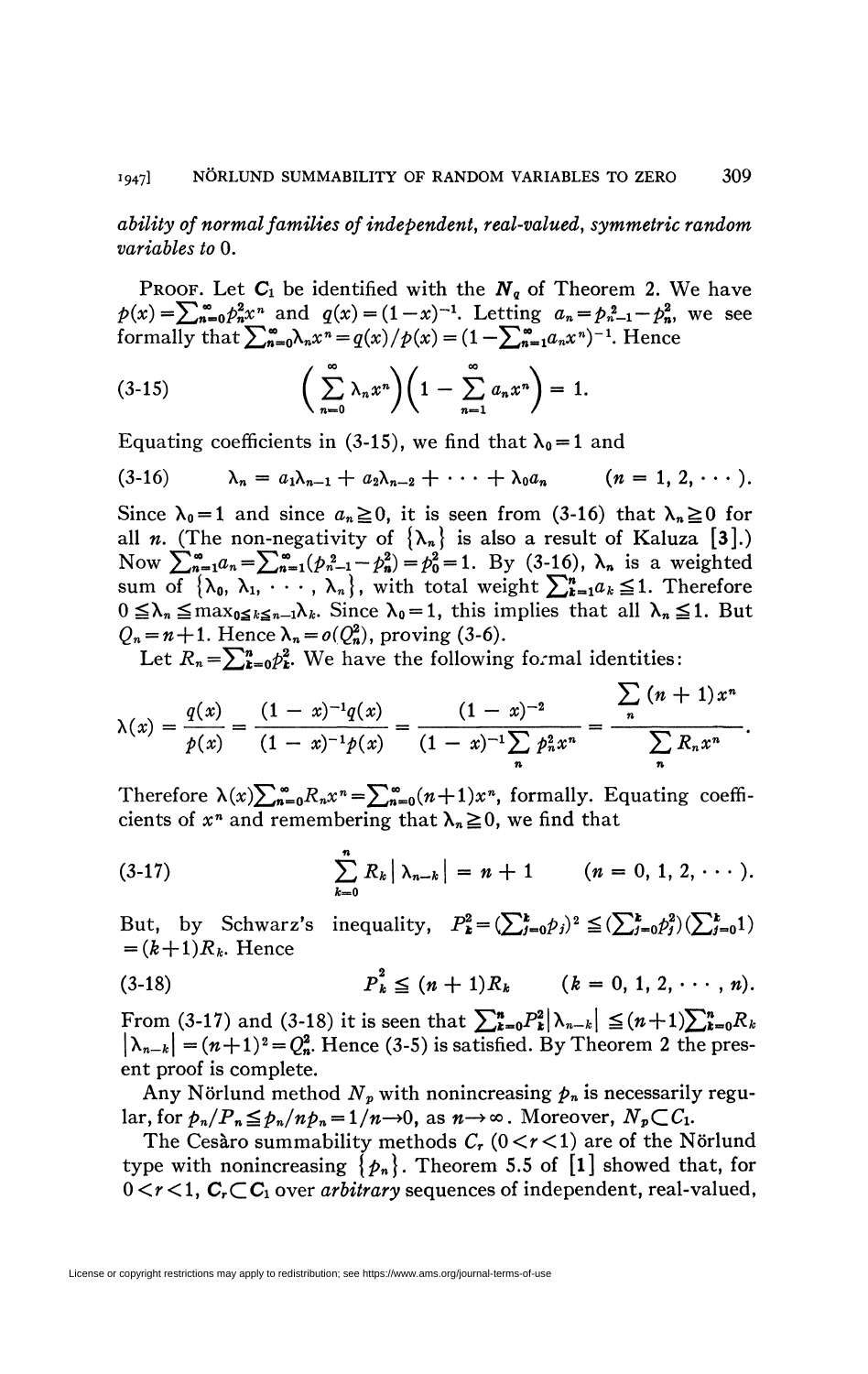symmetric random variables. Theorem 5.6 of  $\lceil 1 \rceil$  showed that, for  $0 < r < 1$ ,  $C_1 \oplus C_r$ , even over *normal families*. Hence the conclusion of Theorem 6 cannot in general be extended to assert that  $N_p = C_1$ .

One may ask whether Theorem 4 has a converse. That is, if *N<sup>q</sup>* is regular, and if  $C_1 \not\subset N_q$  over real sequences, can one always find a normal family summable- $C_1$  to 0 but not summable- $N<sub>g</sub>$  to 0? When  $N_q$  is  $C_r$  (0 $\lt r$  < 1), we just saw that the answer is "yes." In general, however, the answer is "no," as is shown by the following theorem.

THEOREM 7. *There exists a regular N'ôrlund summability method N<sup>p</sup> with the following properties:* 

 $(3-19)$   $N_p$ CC<sub>1</sub>, with respect to sequences of real numbers;

(3-20)  $C_1 \oplus N_p$ , with respect to sequences of real numbers;

 $(3-21)$   $N_p \equiv C_1$ , with respect to the summability in probability of nor*mal families of independent, real-valued, symmetric random variables toO.* 

PROOF. Let  $p_n = 1$  (*n* even); let  $p_n = 0$  (*n* odd). Then  $P_n \leq n/2$ . Now  $p^*(x) = \sum_{n} p_n x^n = \sum_{n} p_n^2 x^n = p(x) = (1 - x^2)^{-1}$ . Let  $C_1$  be identified with the  $N_q$  of (2-1), (2-2), and Theorem 2. Then  $q_n = 1$  and  $Q_n = n+1$ , for all *n*. Furthermore,  $q^*(x) = \sum_{n} q_n x^n = \sum_{n} q_n^2 x^n = (1-x)^{-1}$ . Then  $\lambda^*(x)$  $=\lambda(x) = (1-x)^{-1}/(1-x^2)^{-1} = 1+x$ , while  $\mu^*(x) = \mu(x) = 1/\lambda(x)$  $= (1+x)^{-1}$ . Hence  $\lambda_0^* = \lambda_0 = \lambda_1^* = \lambda_1 = 1$ ;  $\lambda_n^* = \lambda_n = 0$   $(n \ge 2)$ ;  $\mu_n^* = \mu_n$  $=(-1)^n$ , for all *n*.

I. Obviously  $\lambda_n^* = o(Q_n)$ ; and  $\sum_{k=0}^n P_k |\lambda_{n-k}^*| = P_n + P_{n-1} \simeq n = O(Q_n)$ . Hence, by (2-1),  $N_p \subset C_1$  over sequences of real numbers.

II. Since  $\sum_{n=0}^{\infty} |\mu_n^*| = \infty$ , we find from (2-2) that  $N_p \neq C_1$  for sequences of real numbers. Since  $N_p \subset C_1$ , we know that  $C_1 \subset N_p$ .

III. Obviously  $\lambda_n = o(Q_n^2)$ ; and  $\sum_{k=0}^n P_k^2 |\lambda_{n-k}| = P_n^2 + P_{n-1}^2 \ge n^2/2$  $= O(Q_n^2)$ . Hence, by Theorem 2,  $N_p \subset \overline{C_1}$  for the  $\{x_k\}$  of (3-19).

IV. To prove  $C_1 \subset N_p$  we are unable to use Theorem 2 by interchanging p and q and putting  $\{\mu_n\}$  into (3-5) and (3-6). However, (3-5) is not a necessary condition, and we shall show directly that  $C_1 \subset N_p$ . Consider any normal family  $\{x_k\}$  which is summable-C<sub>1</sub> to 0. By Theorem 1,  $n^{-2}\sum_{k=0}^n \sigma_k^2 \to 0$ , as  $n \to \infty$ . Hence  $P_n^{-2}\sum_{k=0}^n p_{n-k}^2 \sigma_k^2$  $\leq P_n^{-2}\sum_{k=0}^n\sigma_k^2\leq \frac{4}{n^2}\sum_{k=0}^n\sigma_k^2\rightarrow 0$ , as  $n\rightarrow\infty$ . Theorem 1, applied to  $N_p$ , proves that  $\{x_k\}$  is summable- $N_p$  to 0. Hence  $C_1 \subset N_p$  and so, by III above,  $C_1 \equiv N_p$ . This completes the proof of Theorem 7.

It is curious that the necessity of condition (3-5) for  $N_p \subset N_q$  over normal families  $\{x_k\}$  breaks down just for an example where we fail to have  $N_p \subset N_q$  over real sequences.

COROLLARY 2. Condition (3-5) is not necessary for  $N_p \subset N_q$  with re-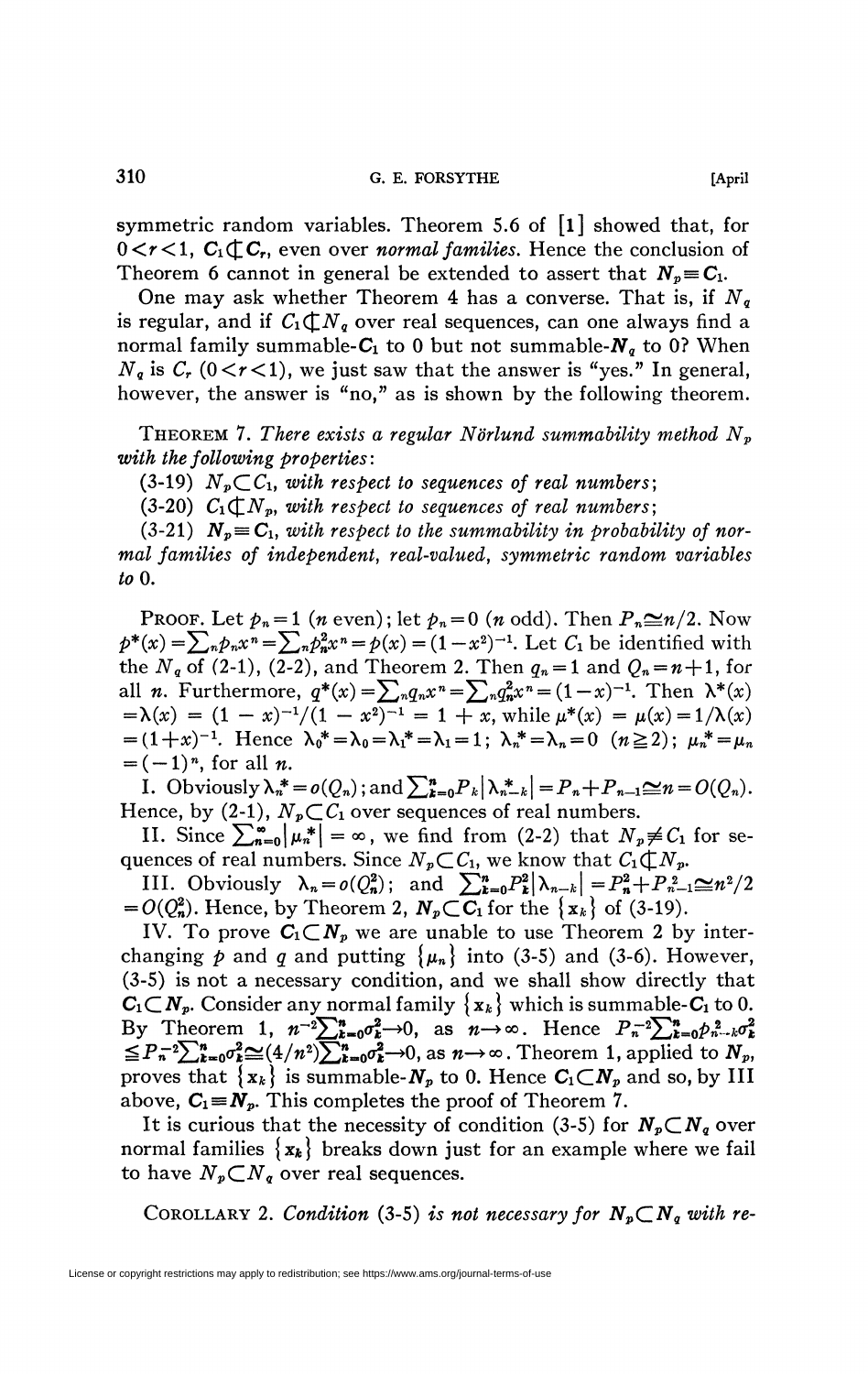spect to the summability in probability of a normal family of independent, real-valued, symmetric random variables to 0.

4. Lemmas used in proof of Theorem 4. The following Lemmas 1 and 2 are used to prove Lemma 3, which was applied to the proof of Theorem 4. In all three lemmas,  $c_{-1}=0$  and  $\{c_i\}$   $(i=0, 1, 2, \cdots)$ is an arbitrary sequence of non-negative numbers. The number  $|c_i-c_{i-1}|$  is usually abbrevated to  $h_i$ .

LEMMA 1. With the above notation, for each integer  $n=1, 2, 3, \cdots$ ,  $(4-1)$  holds:

$$
(4-1) \t2\sum_{i=0}^{n-1} |c_i^2 - c_{i-1}^2| \leq 2\sum_{i,j=0}^{n-1} h_i h_j.
$$

PROOF. We use a proof by induction. Since  $c_{-1} = 0$ , (4-1) is true for  $n=1$ . Suppose that (4-1) holds for  $n=N$ . Let  $c_N \ge 0$  be arbitrary. Now

$$
\sum_{i=0}^{N} | c_i^2 - c_{i-1}^2 | \leq | c_N^2 - c_{N-1}^2 | + \sum_{i,j=0}^{N-1} h_i h_j
$$
  
=  $| c_N^2 - c_{N-1}^2 | + \sum_{i,j=0}^{N} h_i h_j - 2 \sum_{i=0}^{N-1} h_i h_N - h_N^2.$ 

Thus to prove (4-1) for  $n = N+1$  it is sufficient to prove that

$$
(4-2) \qquad \qquad \left| c_N^2 - c_{N-1}^2 \right| - 2 \sum_{i=0}^{N-1} h_i h_N - h_N^2 \leq 0.
$$

Now  $c_{N-1} = \sum_{i=0}^{N-1} (c_i - c_{i-1}) \leq \sum_{i=0}^{N-1} |c_i - c_{i-1}|$ . Therefore

$$
(4-3) \t 2c_{N-1} \leq 2\sum_{i=0}^{N-1} h_i.
$$

*Case* 1. Suppose  $c_N \ge c_{N-1}$ . Adding  $c_N - c_{N-1} = h_N$  to both sides of  $(4-3)$ , we find that

(4-4) 
$$
c_N + c_{N-1} \leq 2 \sum_{i=0}^{N-1} h_i + h_N.
$$

Multiplying both sides of (4.3) by  $|c_N - c_{N-1}| = h_N$ , we see that (4-2) holds, proving the lemma for Case 1.

Case 2. Suppose  $c_N < c_{N-1}$ . Then from (4-3) we see that  $2c_N$  $\langle 2\sum_{k=0}^{N-1}h_i$ . Adding  $c_{N-1}-c_N=h_N$  to both sides of the last inequality, we see that (4-4) holds. The proof of the lemma is completed as in Case 1.

LEMMA 2. With the same notation, for each integer  $n=1, 2, 3, \cdots$ ,  $(4-5)$  holds:

License or copyright restrictions may apply to redistribution; see https://www.ams.org/journal-terms-of-use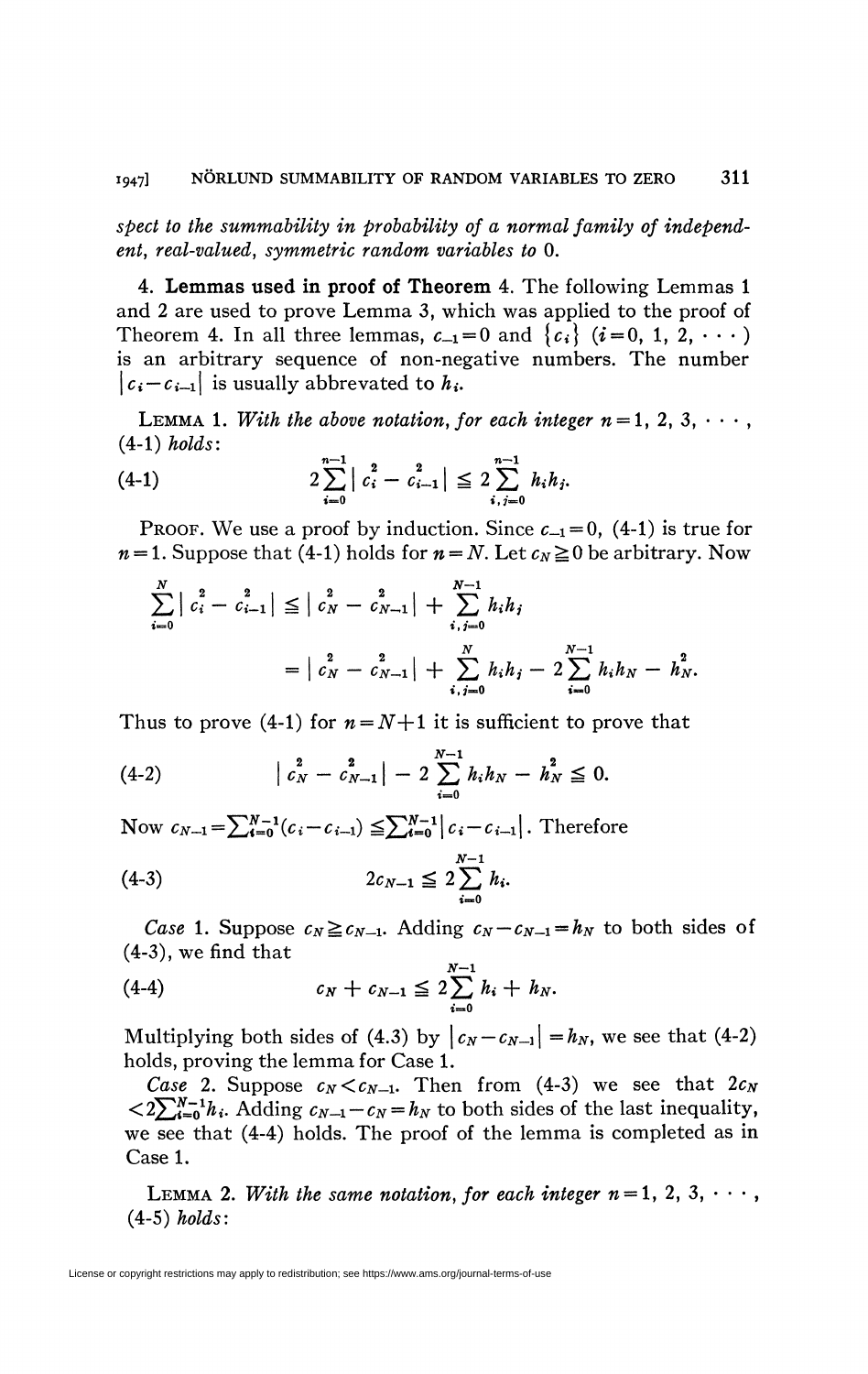G. E. FORSYTHE

$$
2\sum_{i=0}^{n-1} |c_i^2 - c_{i-1}^2| + |c_n^2 - c_{n-1}^2|
$$
  
\n
$$
\leq 2\sum_{i,j=0}^{n-1} h_i h_j + 2h_n \sum_{i=0}^{n-1} (n+1-i) h_i + h_n^2.
$$

PROOF. By Lemma 1 it suffices to prove that

$$
(4-6) \qquad |c_n^2 - c_{n-1}^2| \leq 2 h_n \sum_{i=0}^{n-1} (n+1-i) h_i + h_n^2.
$$

If  $h_n = |c_n - c_{n-1}| = 0$ , (4-6) is trivial. If not, (4-6) is equivalent to  $(4-7)$ :

(4-7) 
$$
c_n + c_{n-1} \leq 2 \sum_{i=0}^{n-1} (n+1-i) h_i + h_n.
$$

To prove (4-7), we start with the inequality

$$
c_{n-1} \leq c_0 + c_1 + \cdots + c_{n-2} + 2c_{n-1}
$$
  
= 
$$
\sum_{i=0}^{n-1} (n+1-i)(c_i - c_{i-1}).
$$

Hence

(4-8) 
$$
2c_{n-1} \leq 2\sum_{i=0}^{n-1} (n+1-i)h_i.
$$

Now  $(4-7)$  follows from  $(4-8)$  just as  $(4-4)$  followed from  $(4-3)$ , by use of two cases. Thus the proof is complete.

LEMMA 3. With the same notation, for each integer  $n=0, 1, 2, \cdots$ ,  $(4-9)$  holds:

(4-9)  

$$
\sum_{k=0}^{n} (n-k+1)^{2} | c_{k}^{2} - c_{k-1}^{2} |
$$

$$
\leq \left\{ \sum_{k=0}^{n} (n-k+1) | c_{k} - c_{k-1} | \right\}^{2}.
$$

PROOF. Let  $\phi_n = \sum_{k=0}^n (n-k+1)^2 \Big| c_k^2 - c_{k-1}^2 \Big|$ , for  $n = 0, 1, 2, \cdots$  Let  $\phi_{-1} = 0$ . Let  $\psi_n = \left\{ \sum_{k=0}^n (n-k+1)h_k \right\}^2 = \sum_{k=0}^n (n-i+1)(n-j+1)h_i h_j$ , for  $n = 0, 1, 2, \cdots$  Let  $\psi_{-1} = 0$ . We must prove that  $\phi_n \leq \$ Since the result is trivial for  $n=0$ , fix  $n \ge 1$ .

We take first and second differences of  $\phi_n$  and  $\psi_n$ :

312

[April